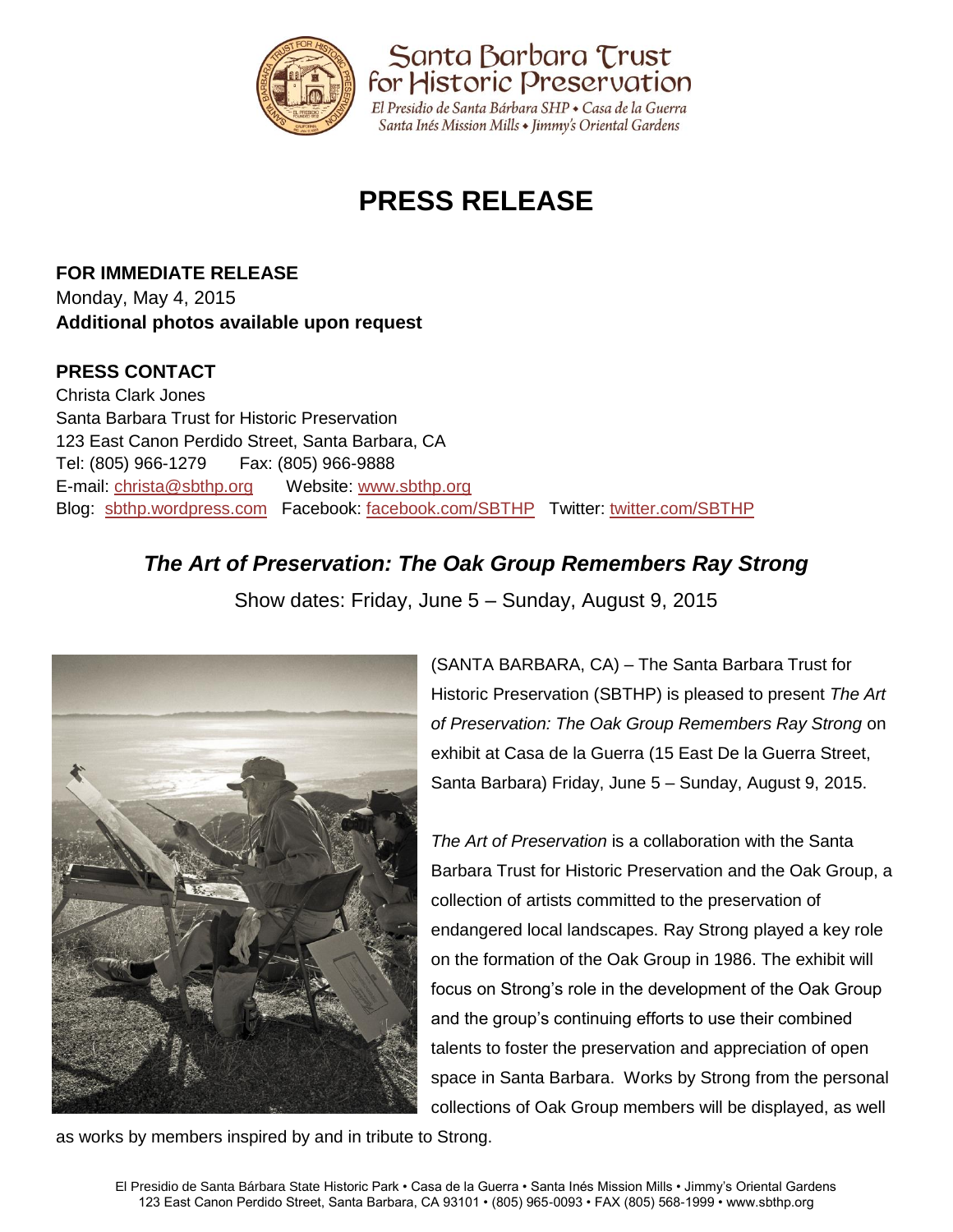This installation is organized in conjunction with **The Ray Strong Project**, an initiative of Sullivan Goss – An American Gallery, which includes a series of events and exhibitions coalescing in June of 2015 at museums and galleries in the Santa Barbara area. Other participants include the City of Santa Barbara, The Easton Gallery, James Main Fine Art, Santa Barbara Art Association, Santa Barbara County Arts Commission, Santa Barbara Historical Museum, Santa Barbara Maritime Museum, Santa Barbara Museum of Art, Santa Barbara Museum of Natural History, Sullivan Goss – An American Gallery, and the Wildling Museum. For additional information, go to: [http://www.theraystrongproject.com.](http://www.theraystrongproject.com/)

### **CALENDAR LISTING**

*The Art of Preservation: The Oak Group Remembers Ray Strong* **Show dates**: Friday, June 5 – Sunday, August 9, 2015 **Opening Reception**: Thursday, June 11, 5:00 p.m. - 7:00 p.m. FREE EVENT **First Thursday**: July 2, 5:00 p.m. – 8:00 p.m. FREE EVENT **Location**: Casa de la Guerra, 15 East De la Guerra Street, Santa Barbara

#### ####

**ABOUT Santa Barbara Trust for Historic Preservation (SBTHP)**— For over fifty years the Santa Barbara Trust for Historic Preservation (SBTHP) has worked to *protect, preserve, restore, reconstruct, and interpret historic sites in Santa Barbara County*. Founded in 1963 by Dr. Pearl Chase and other concerned community leaders, SBTHP operates El Presidio de Santa Bárbara State Historic Park—Santa Barbara's 18<sup>th</sup> century birthplace—under a unique agreement with California State Parks. The State has purchased the building that housed Jimmy's Oriental Gardens, providing an opportunity to interpret the history of Santa Barbara's Asian American community in the Presidio Neighborhood. SBTHP owns and operates Casa de la Guerra, the 1820s home of Presidio *Comandante* José de la Guerra and his family—the restored home is now a museum featuring original furnishings and rotating exhibits. In 2009, SBTHP signed an agreement with State Parks to manage and develop the Santa Inés Mission Mills, located near the town of Solvang, as a future California State Park. In 2011, SBTHP was awarded the Trustees' Emeritus Award for Excellence in the Stewardship of Historic Sites by the National Trust for Historic Preservation.With the help of continuing education programs and exhibits, SBTHP strives to encourage community involvement and foster an appreciation for Santa Barbara County's distinctive history. **Learn more at [www.sbthp.org.](http://www.sbthp.org/)**

**ABOUT the Oak Group**--The Oak Group artists are passionate about nature and committed to preserving local lands for wildlife, recreation, ranching, or farming. Working with conservation groups and landowners, OAK members record the beauty of these endangered landscapes to draw public attention and help generate funds to protect them. The Oak Group began in January of 1986 as a group of seven friends getting together to paint outdoors, sharing inspiration and informal critiques. They grew not only in number but in a strong desire